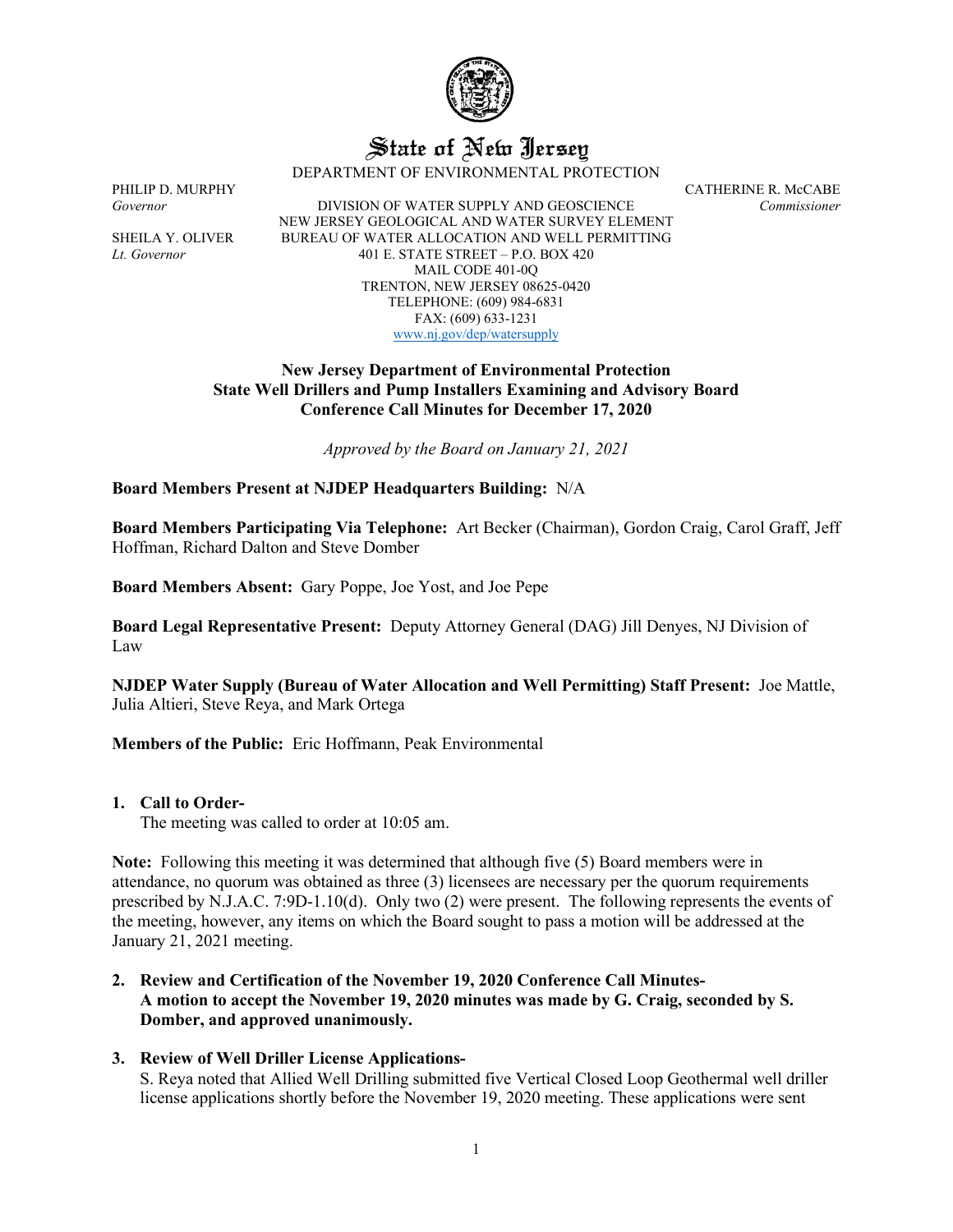back due to being administratively incomplete. S. Reya indicated the Bureau was working with Allied staff on the necessary revisions to the applications, however, the Department had not received the corrected applications at the time of the Board meeting. No action from the Board was necessary as these applications have not yet been deemed administratively complete by the Bureau.

A. Becker asked if Allied Well Drilling was one of the companies involved with the Princeton geothermal project. S. Reya said that Allied is one of the companies conducting work at Princeton. He added that Allied has several drill rigs on site and have hired New Jersey licensed well drillers of the proper class to oversee the operations of each drill rig.

A. Becker asked if any further discussion was needed for the two license applications. No further discussion was needed.

**A motion to approve the one Environmental Resource and Geotechnical (ERG) and one Pump Installer license applicant was made by G. Craig, seconded by C. Graff, and approved unanimously.**

| <b>License Type</b> | <b>Applicant Name</b>   | Employer                    |
|---------------------|-------------------------|-----------------------------|
| ERG                 | Matthew Daniel          | <b>Boring Brothers Inc.</b> |
| Pump Installer      | Edward W. Del Carlo Jr. | <b>D&amp;L Pump Company</b> |

### **4. Letter for Continuing Education Point (CEP) Deadline Extension-**

Mr. Michael Davidson, a former Journeyman well driller, had submitted a request that the Board consider a temporary reinstatement of his license so that he could obtain CEPs which he had failed to obtain prior to the March 31, 2020 deadline. S. Reya said that the Department had originally obtained the request in September, shortly after invoices were erroneously sent to ineligible individuals. He reminded the Board that the Department had sent letters to all individuals saying that the bills were sent in error and to disregard.

S. Reya noted that after receiving the original letter from Mr. Davidson's daughter, M. Ortega had flagged the letter because they had stated that Mr. Davidson had intended on attending a course in April, which was after the March 31, 2020 deadline. M. Ortega had received a revised letter stating that Mr. Davidson had intended to attend a Rutgers class in March 2020, prior to the deadline, but could not make it due to the COVID-19 pandemic and a stay-at-home order in his town. M. Ortega had reached out to Mr. Davidson to try to confirm if he had registered for the course prior to it being rescheduled, but Mr. Davidson did not have any documentation. M. Ortega reached out to the Department's contact at Rutgers to see if Mr. Davidson had registered for the class before it was rescheduled, but Rutgers did not have his name on the registration list.

A. Becker said that his case is very similar to one from the November 19, 2020 meeting and that Mr. Davidson did not meet the requirement, thus an extension could not be granted. A. Becker asked the other Board members for their opinion and they all agreed. A. Becker asked the Department to send a letter to Mr. Davidson of the Board's decision.

#### **5. Horizontal Directional Drilling (HDD)-**

As noted during previous meetings, the Department's Science Advisory Board (SAB) has been tasked with evaluating HDD technology and providing a report of their findings to the Department. On December 14, 2020 engineers and contractors with direct experience designing and conducting HDDs and other trenchless technology presented background information and case studies to the SAB and